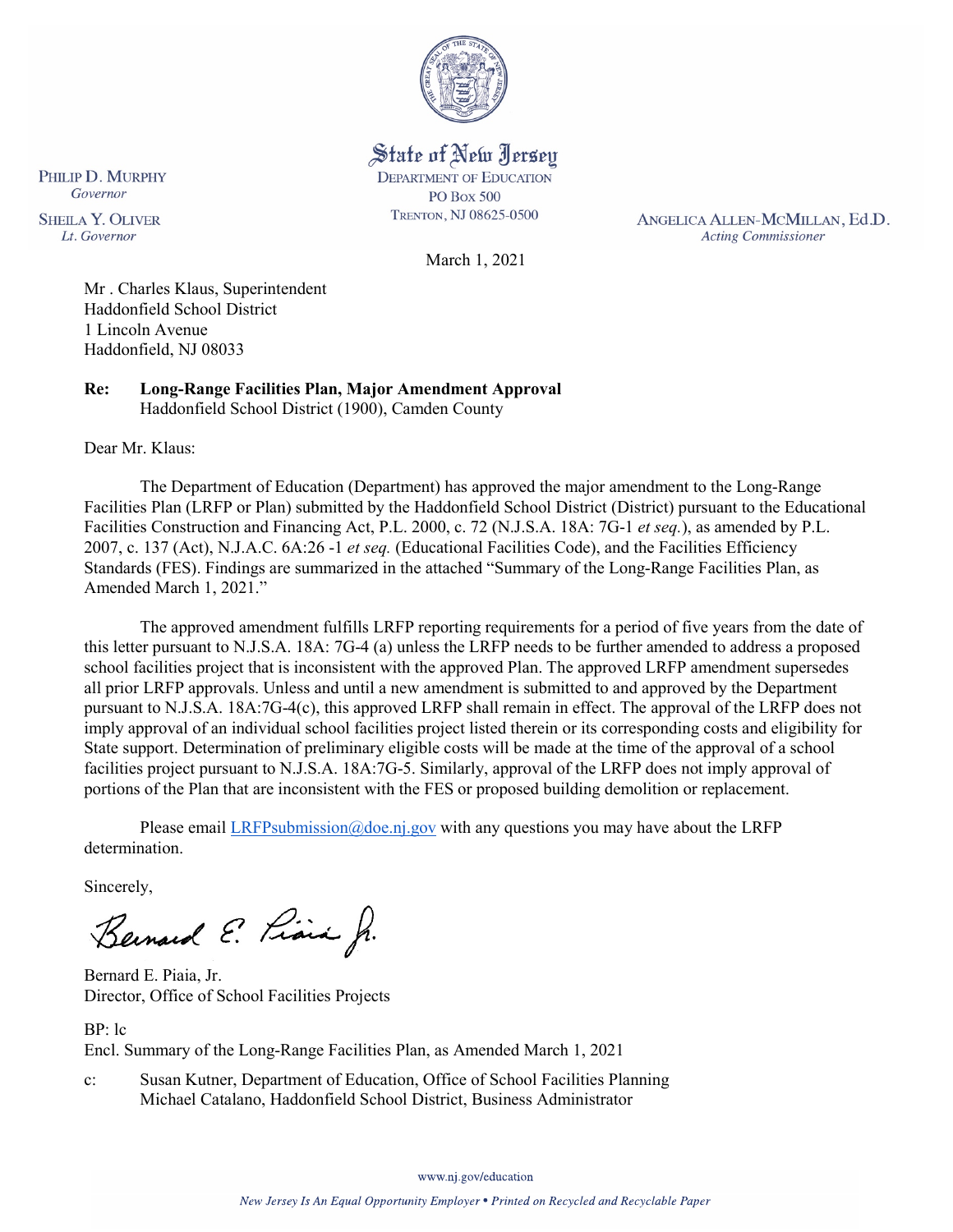# **Haddonfield School District (1900) Summary of the Long-Range Facilities Plan, as Amended March 1, 2021**

The Department of Education (Department) has completed its review of the major amendment to the Long-Range Facilities Plan (LRFP or Plan) submitted by the Haddonfield School District (District) pursuant to the Educational Facilities Construction and Financing Act, P.L. 2000, c. 72 (N.J.S.A. 18A: 7G-1 *et seq.*), as amended by P.L. 2007, c. 137 (Act), N.J.A.C. 6A:26-1 et seq. (Educational Facilities Code), and the Facilities Efficiency Standards (FES).

The following provides a summary of the District's approved amended LRFP. The summary is based on the standards set forth in the Act, the Educational Facilities Code, the FES, District-reported information in the Department's LRFP reporting system, and supporting documentation. The referenced reports in *italic* text are standard reports available on the Department's LRFP website.

# **1. Inventory Overview**

The District is classified as a Regular Operating District (ROD) for funding purposes. It provides services for students in grades PK-12.

The District identified existing and proposed schools, sites, buildings, rooms, and site amenities in its LRFP. Table 1 lists the number of existing and proposed district schools, sites, and buildings. Detailed information can be found in the *School Asset Inventory Report* and the *Site Asset Inventory Report.*

**As directed by the Department, school facilities projects that have received initial approval by the Department and have been approved by the voters, if applicable, are represented as "existing" in the LRFP.** Approved projects that include new construction and/or the reconfiguration/reassignment of existing program space are as follows: n/a.

| Category                                     | <b>Existing</b> | <b>Proposed</b> |
|----------------------------------------------|-----------------|-----------------|
| Number of Schools (assigned DOE school code) |                 |                 |
| Number of School Buildings <sup>1</sup>      |                 |                 |
| Number of Non-School Buildings <sup>2</sup>  |                 |                 |
| Number of Vacant Buildings                   |                 |                 |
| Number of Sites                              |                 |                 |

#### **Table 1: Number of Schools, School Buildings, and Sites**

Based on the existing facilities inventory submitted by the District:

- Schools using leased buildings (short or long-term):  $n/a$
- Schools using temporary classroom units (TCUs), excluding TCUs supporting construction: n/a
- Vacant/unassigned school buildings:  $n/a$

 $\overline{a}$ 

<span id="page-1-1"></span><span id="page-1-0"></span>*<sup>1</sup>* Includes district-owned buildings and long-term leases serving students in district-operated programs

<sup>&</sup>lt;sup>2</sup> Includes occupied district-owned buildings not associated with a school, such as administrative buildings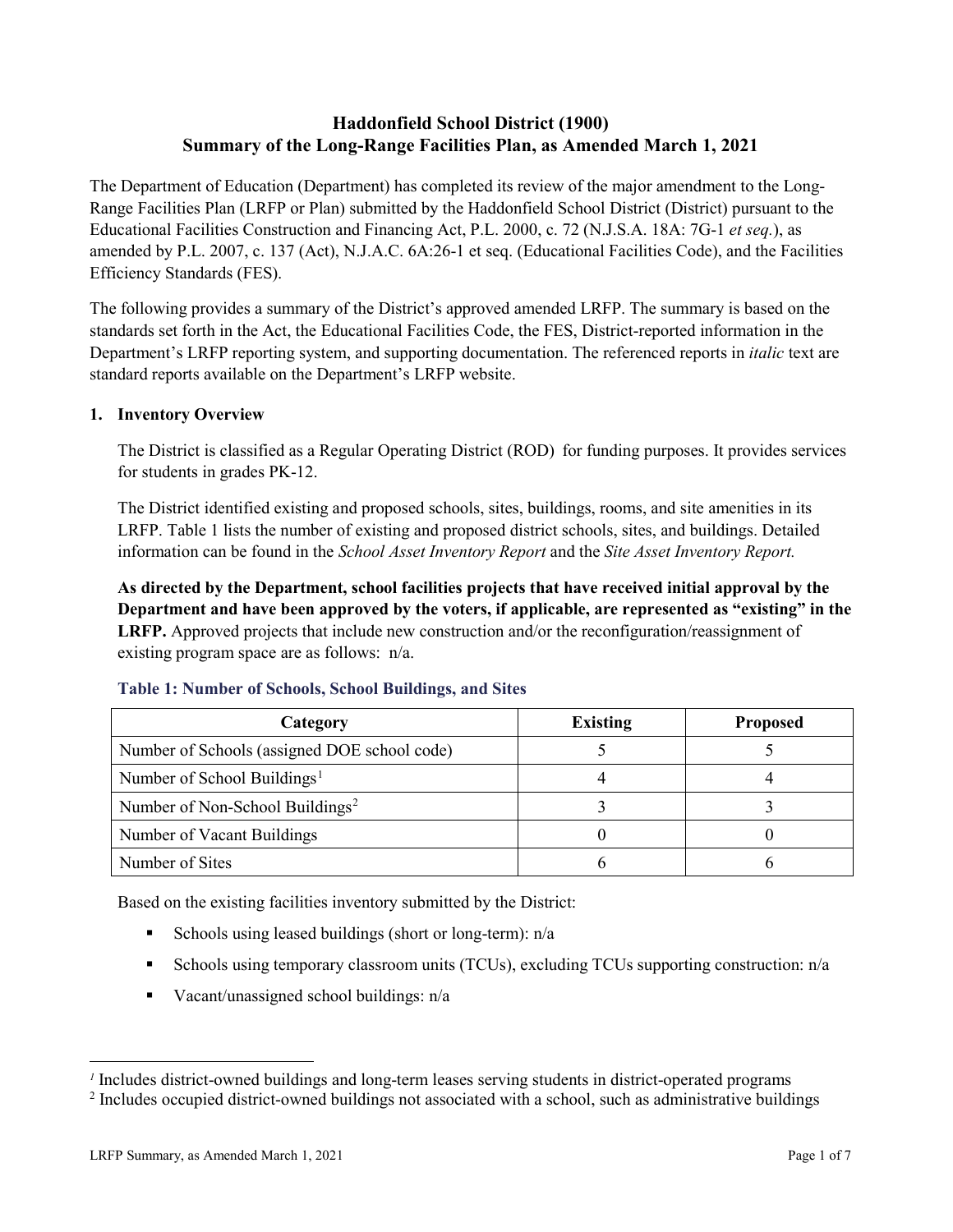Findings:

The Department has determined that the proposed inventory is adequate for approval of the District's LRFP amendment. However, the LRFP determination does not imply approval of an individual school facilities project listed within the LRFP; the District must submit individual project applications for project approval.

# **2. District Enrollments**

The District determined the number of students, or "proposed enrollments," to be accommodated for LRFP planning purposes on a district-wide basis and in each school.

The Department minimally requires the submission of a standard cohort-survival projection using historic enrollment data from the Application for School State Aid (ASSA) or NJ Smart. The cohort-survival method projection method forecasts future students based upon the survival of the existing student population as it moves from grade to grade. A survival ratio of less than 1.00 indicates a loss of students, while a survival ratio of more than 1.00 indicates the class size is increasing. For example, if a survival ratio tracking first to second grade is computed to be 1.05, the grade size is increasing by 5% from one year to the next. The cohort-survival projection methodology works well for communities with stable demographic conditions. Atypical events impacting housing or enrollments, such as an economic downturn that halts new housing construction or the opening of a charter or private school, typically makes a cohort-survival projection less reliable.

### **Proposed enrollments are based on a standard cohort-survival enrollment projection.**

Adequate supporting documentation was submitted to the Department to justify the proposed enrollments. Table 2 provides a comparison of existing and projected enrollments. All totals include special education students.

|                              | <b>Existing Enrollments</b> | <b>District Proposed Enrollments</b> |
|------------------------------|-----------------------------|--------------------------------------|
| <b>Grades</b>                | 2019-2020                   | 2024-25                              |
| PK (excl. private providers) | 74                          | 75                                   |
| Grades K to 5                | 1,141                       | 1,119                                |
| Grades 6 to 8                | 625                         | 669                                  |
| Grades 9 to 12               | 870                         | 839                                  |
| <b>Totals PK to 12</b>       | 2,636                       | 2,702                                |

# **Table 2: Enrollments**

Findings:

The Department has determined the District's proposed enrollments to be acceptable for approval of the District's LRFP amendment. The Department will require a current enrollment projection at the time an application for a school facilities project is submitted incorporating the District's most recent enrollments in order to verify that the LRFP's planned capacity is appropriate for the updated enrollments.

# **3. District Practices Capacity**

Based on information provided in the room inventories, District Practices Capacity was calculated for each school building to determine whether adequate capacity is proposed for the projected enrollments based on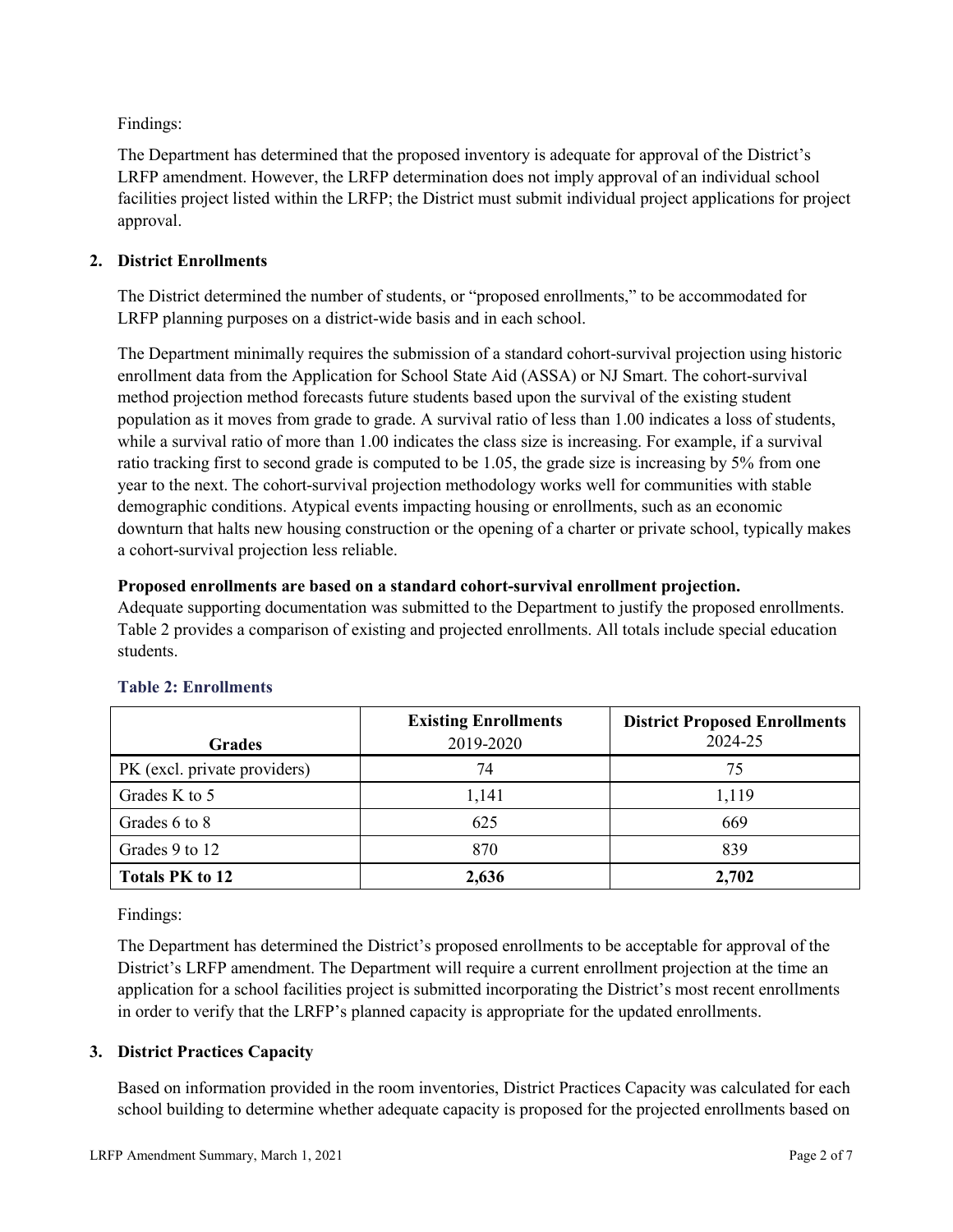district scheduling and class size practices. The capacity totals assume instructional buildings can be fully utilized regardless of school sending areas, transportation, and other operational issues. The calculations only consider district-owned buildings and long-term leases; short term leases and temporary buildings are excluded. **A capacity utilization factor of 90% for classrooms serving grades K-8 and 85% for classrooms serving grades 9-12 is applied in accordance with the FES.** No capacity utilization factor is applied to preschool classrooms.

In certain cases, districts may achieve adequate District Practices Capacity to accommodate enrollments but provide inadequate square feet per student in accordance with the FES, resulting in educational adequacy issues and "Unhoused Students." Unhoused students are considered in the "Functional Capacity" calculations used to determine potential State support for school facilities projects and are analyzed in Section 4.

Table 3 provides a summary of proposed enrollments and existing and proposed District-wide capacities. Detailed information can be found in the LRFP website reports titled *FES and District Practices Capacity Report, Existing Rooms Inventory Report, and Proposed Rooms Inventory Report.*

| <b>Grades</b>              | <b>Proposed</b><br><b>Enrollments</b> | <b>Existing</b><br><b>District</b><br><b>Practices</b><br>Capacity | <b>Existing</b><br>Deviation* | <b>Proposed</b><br><b>District</b><br><b>Practices</b><br>Capacity | <b>Proposed</b><br>Deviation* |
|----------------------------|---------------------------------------|--------------------------------------------------------------------|-------------------------------|--------------------------------------------------------------------|-------------------------------|
| Elementary ( $PK$ to 5)    | 1,194                                 | 1,220.88                                                           | 26.88                         | 1,220.88                                                           | 26.88                         |
| Middle $(6 \text{ to } 8)$ | 669                                   | 695.52                                                             | 26.52                         | 695.52                                                             | 26.52                         |
| High $(9 \text{ to } 12)$  | 839                                   | 885.24                                                             | 46.24                         | 885.24                                                             | 46.24                         |
| <b>District Totals</b>     | 2,702                                 | 2,801.64                                                           | 99.64                         | 2,801.64                                                           | 99.64                         |

# **Table 3: District Practices Capacity Analysis**

*\* Positive numbers signify surplus capacity; negative numbers signify inadequate capacity. Negative values for District Practices capacity are acceptable for approval if proposed enrollments do not exceed 100% capacity utilization.*

Considerations:

- Based on the proposed enrollments and existing room inventories, the District is projected to have inadequate capacity for the following grade groups, assuming all school buildings can be fully utilized: n/a
- Adequate justification has been provided by the District if the proposed capacity for a school significantly deviates from the proposed enrollments. Generally, surplus capacity is acceptable for LRFP approval if additional capacity is not proposed through new construction.

# Findings:

The Department has determined that proposed District capacity, in accordance with the proposed enrollments, is adequate for approval of the District's LRFP amendment. The Department will require a current enrollment projection at the time an application for a school facilities project is submitted, incorporating the District's most recent Fall Enrollment Report, in order to verify that the LRFP's planned capacity meets the District's updated enrollments.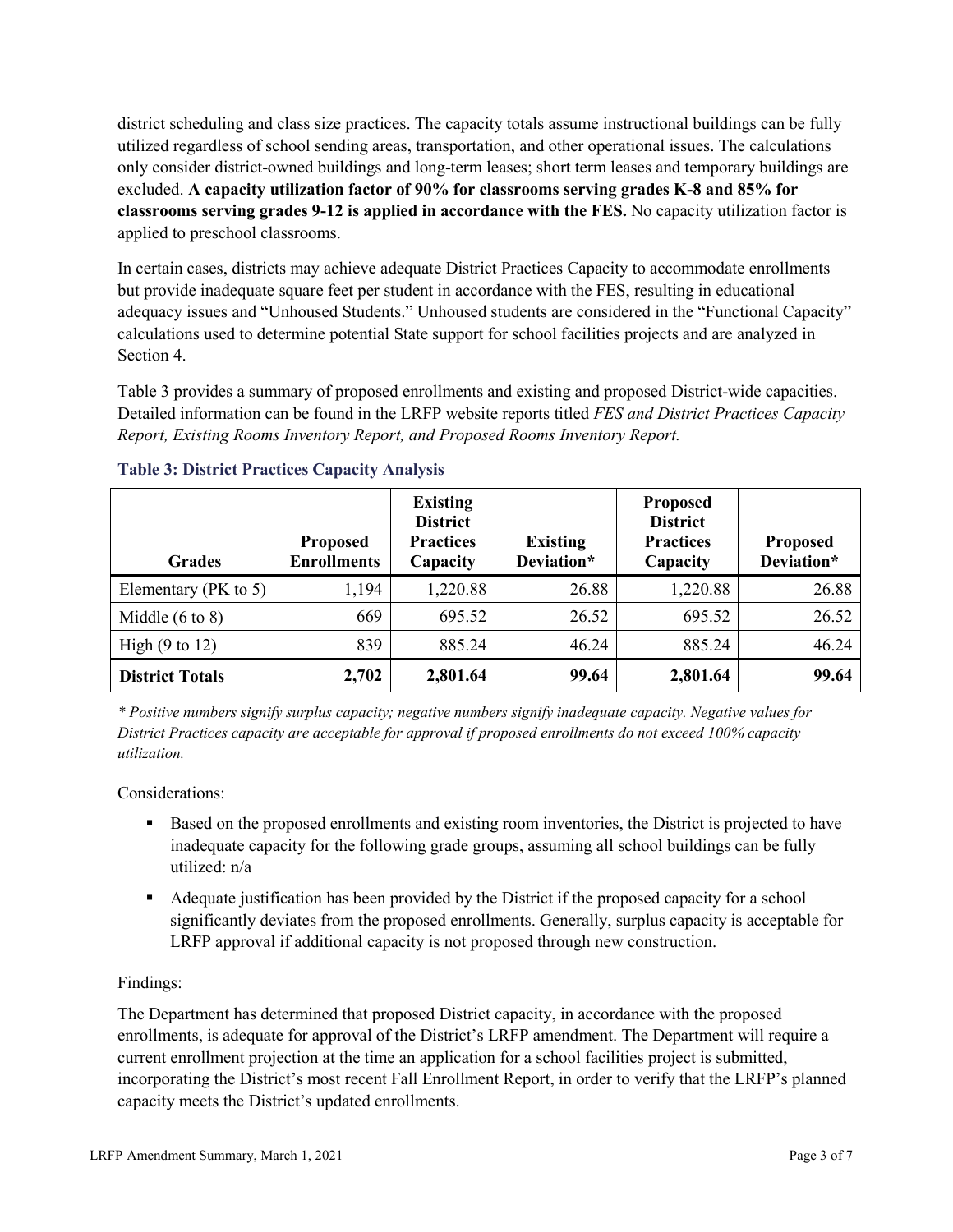### **4. New Construction Funding Eligibility**

*Functional Capacity* was calculated and compared to the proposed enrollments to provide a **preliminary estimate** of Unhoused Students and new construction funding eligibility. **A final determination will be made at the time of project application approval.**

*Functional Capacity* is the adjusted gross square footage of a school building *(total gross square feet minus excluded space)* divided by the minimum area allowance per full-time equivalent student for the grade level contained therein. *Unhoused Students* is the number of students projected to be enrolled in the District that exceeds the Functional Capacity of the District's schools pursuant to N.J.A.C. 6A:26-2.2(c). *Excluded Square Feet* includes (1) square footage exceeding the FES for any pre-kindergarten, kindergarten, general education, or self-contained special education classroom; (2) grossing factor square footage *(corridors, stairs, mechanical rooms, etc.)* that exceeds the FES allowance, and (3) square feet proposed to be demolished or discontinued from use. Excluded square feet may be revised during the review process for individual school facilities projects.

Table 4 provides a preliminary assessment of the Functional Capacity, Unhoused Students, and Estimated Maximum Approved Area for Unhoused Students for each FES grade group. The calculations exclude temporary facilities and short-term leased buildings. School buildings proposed for whole or partial demolition or reassignment to a non-school use are excluded from the calculations pending project application review. If a building is proposed to be reassigned to a different school, the square footage is applied to the proposed grades after reassignment. Buildings that are not assigned to a school are excluded from the calculations. In addition, only preschool students eligible for state funding (former ECPA students) are included. Detailed information concerning the calculations can be found in the *Functional Capacity and Unhoused Students Report* and the *Excluded Square Footage Report.*

| Category                                     | $PK/K$ to 5 | 6 to 8   | 9 to 12  | <b>Total</b> |
|----------------------------------------------|-------------|----------|----------|--------------|
| Eligible PK /K-12 Proposed Enrollments       | 1,194       | 669      | 839      |              |
| FES Area Allowance (SF/student)              | 125.00      | 134.00   | 151.00   |              |
| <b>Prior to Completion of Proposed Work:</b> |             |          |          |              |
| <b>Existing Gross Square Feet</b>            | 136,252     | 100,376  | 152,021  | 388,649      |
| <b>Adjusted Gross Square Feet</b>            | 121,446     | 88,673   | 149,265  | 359,384      |
| <b>Adjusted Functional Capacity</b>          | 958.02      | 659.44   | 988.51   |              |
| <b>Unhoused Students</b>                     | 235.98      | 9.56     | 0.00     |              |
| Est. Max. Area for Unhoused Students         | 29,495.50   | 1,280.49 | 0.00     |              |
| <b>After Completion of Proposed Work:</b>    |             |          |          |              |
| Gross Square Feet                            | 136,252     | 100,376  | 152,021  | 388,649      |
| New Gross Square Feet                        | $\theta$    | 0        | $\theta$ | $\Omega$     |
| <b>Adjusted Gross Square Feet</b>            | 121,446     | 88,673   | 149,265  | 359,384      |
| <b>Functional Capacity</b>                   | 958.02      | 659.44   | 988.51   |              |
| <b>Unhoused Students after Construction</b>  | 235.98      | 9.56     | 0.00     |              |
| Est. Max. Area Remaining                     | 29,495.50   | 1,280.49 | 0.00     |              |

#### **Table 4: Estimated Maximum Approved Area for Unhoused Students**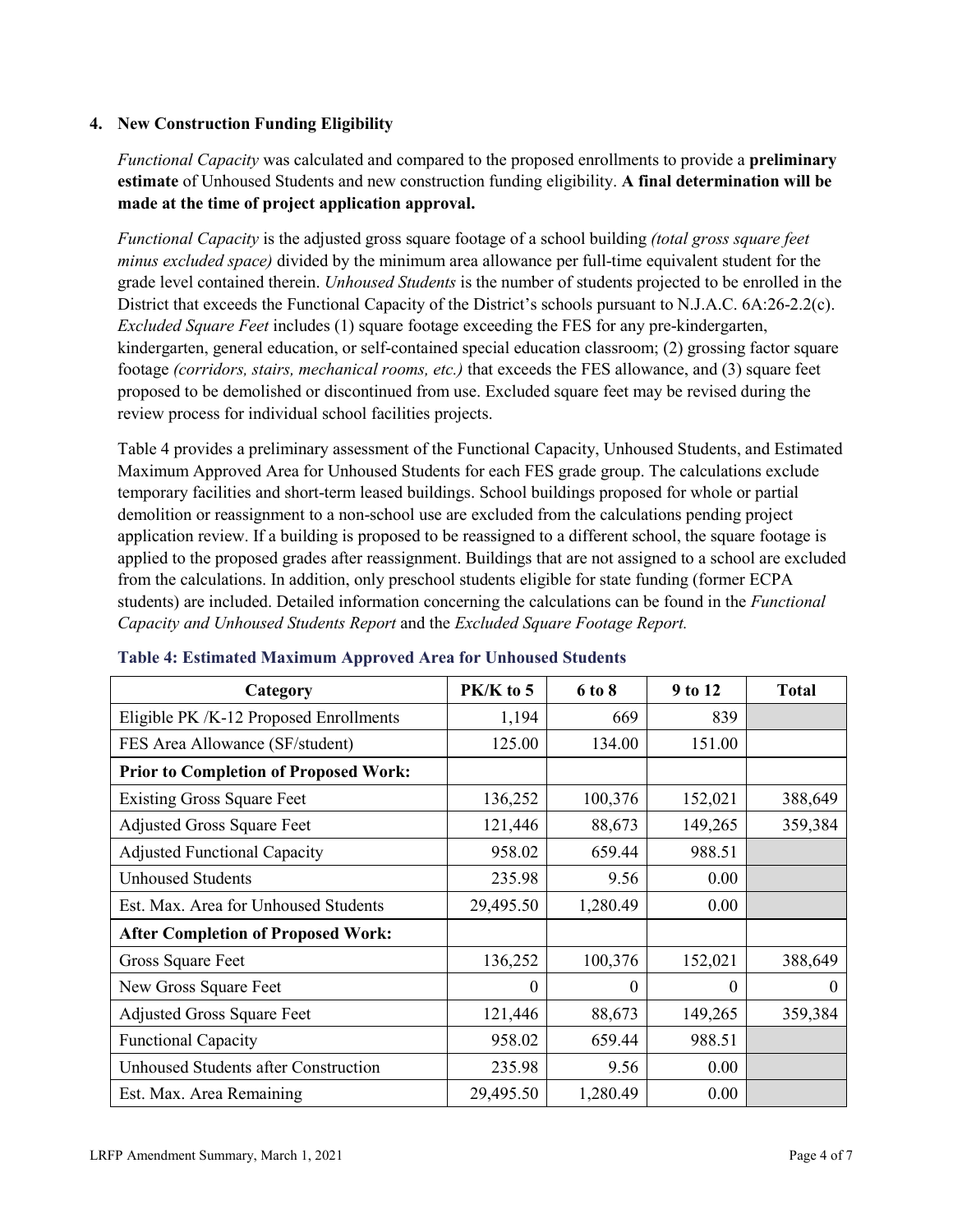Facilities used for non-instructional or non-educational purposes are ineligible for State support under the Act. However, projects for such facilities shall be reviewed by the Department to determine whether they are consistent with the District's LRFP and whether the facility, if it is to house students (full or part time) conforms to educational adequacy requirements. These projects shall conform to all applicable statutes and regulations.

Estimated costs represented in the LRFP by the District are for capital planning purposes only. The estimates are not intended to represent preliminary eligible costs or final eligible costs of approved school facilities projects.

Considerations:

- The District does not have approved projects pending completion, as noted in Section 1, that impact the Functional Capacity calculations.
- **The Functional Capacity calculations** *exclude* square feet proposed for demolition or discontinuation for the following FES grade groups and school buildings pending a feasibility study and project review: n/a.
- Based on the preliminary assessment, the District has Unhoused Students prior to the completion of proposed work for the following FES grade groups: PK-5, 6-8.
- New construction is proposed for the following FES grade groups: n/a.
- Proposed new construction exceeds the estimated maximum area allowance for Unhoused Students prior to the completion of the proposed work for the following grade groups: n/a.
- The District, based on the preliminary LRFP assessment, will have Unhoused Students after completion of the proposed LRFP work. If the District is projected to have Unhoused Students, adequate justification has been provided to confirm educational adequacy in accordance with Section 6 of this determination.

# Findings:

Functional Capacity and Unhoused Students calculated in the LRFP are preliminary estimates. Preliminary Eligible Costs (PEC) and Final Eligible Costs (FEC) will be included in the review process for specific school facilities projects. A feasibility study undertaken by the District is required if building demolition or replacement is proposed per N.J.A.C. 6A:26-2.3(b)(10).

# **5. Proposed Work**

The District assessed program space, capacity, and physical plant deficiencies to determine corrective actions. Capital maintenance, or *"system actions,"* address physical plant deficiencies due to operational, building code, and /or life cycle issues. Inventory changes, or *"inventory actions,*" add, alter, or eliminate sites, site amenities, buildings, and/or rooms.

The Act (N.J.S.A. 18A:7G-7b) provides that all school facilities shall be deemed suitable for rehabilitation unless a pre-construction evaluation undertaken by the District demonstrates to the satisfaction of the Commissioner that the structure might pose a risk to the safety of the occupants even after rehabilitation or that rehabilitation is not cost-effective. Pursuant to N.J.A.C. 6A:26-2.3(b)(10), the Commissioner may identify school facilities for which new construction is proposed in lieu of rehabilitation for which it appears from the information presented that new construction is justified, provided, however, that for such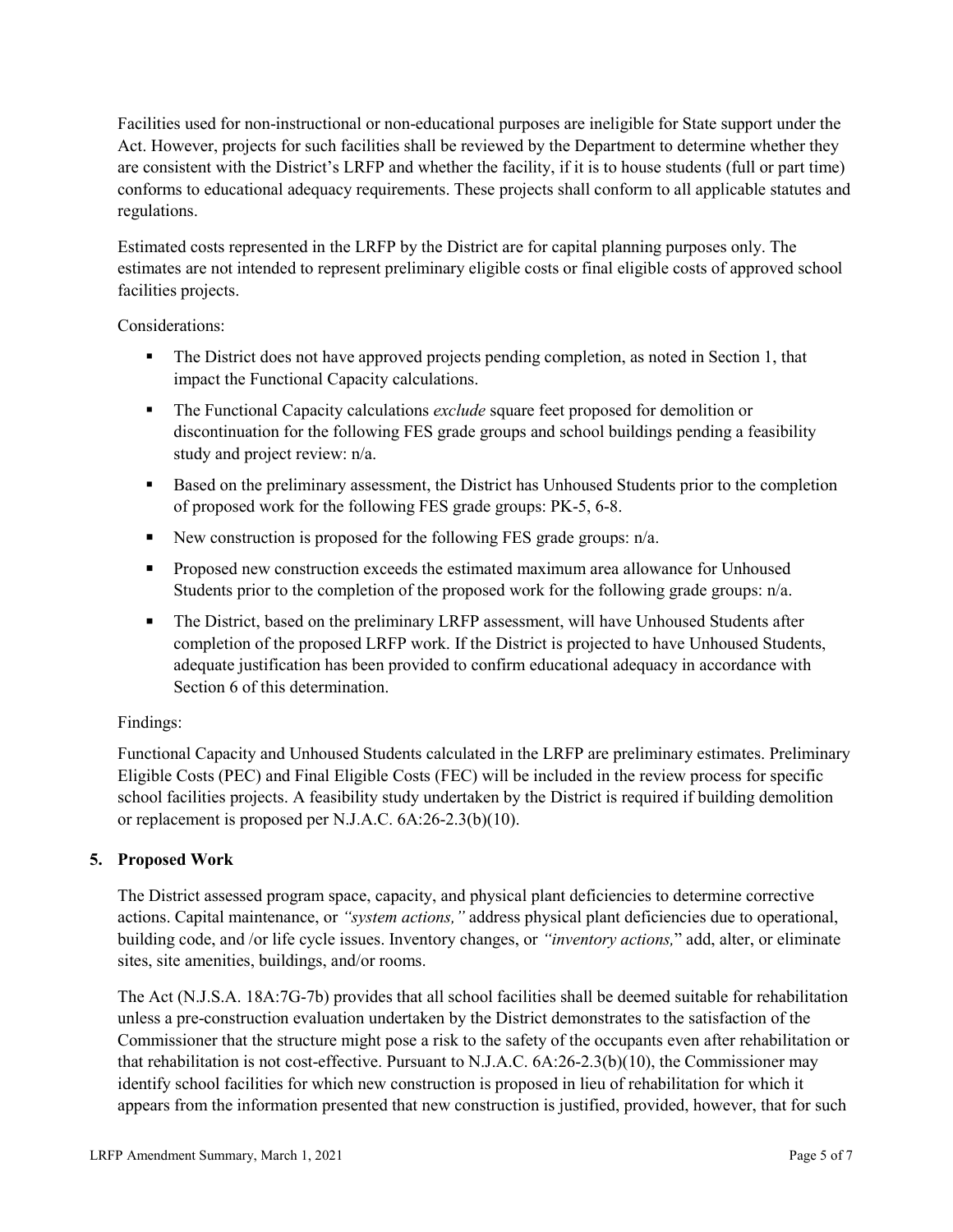school facilities so identified, the District must submit a feasibility study as part of the application for the specific school facilities project. The cost of each proposed building replacement is compared to the cost of additions or rehabilitation required to eliminate health and safety deficiencies and to achieve the District's programmatic model.

Table 5 lists the scope of work proposed for each school based on the building(s) serving their student population. Proposed inventory changes are described in the LRFP website reports titled *"School Asset Inventory Report and "Proposed Room Inventory Report."* Information concerning proposed systems work, or capital maintenance can be found in a supporting document submitted by the District.

With the completion of the proposed work, the following schools are proposed to be eliminated:  $n/a$ ; the following schools are proposed to be added: n/a.

| <b>Proposed Scope of Work</b>                                                                  | <b>Applicable Schools</b>                                                                                                                         |
|------------------------------------------------------------------------------------------------|---------------------------------------------------------------------------------------------------------------------------------------------------|
| <b>Renovation only</b> (no new construction)                                                   |                                                                                                                                                   |
| System actions only (no inventory actions)                                                     | Central (060), Haddonfield Middle School<br>(070), Elizabeth Haddon (080), Haddonfield<br>Memorial High School (050), J. Fithian<br>Tatem $(090)$ |
| Existing inventory actions only (no systems actions)                                           | n/a                                                                                                                                               |
| Systems and inventory changes                                                                  | n/a                                                                                                                                               |
| <b>New construction</b>                                                                        |                                                                                                                                                   |
| Building addition only (no systems actions)                                                    | n/a                                                                                                                                               |
| Renovation and building addition (system, existing<br>inventory, and new construction actions) | n/a                                                                                                                                               |
| New building on existing site                                                                  | n/a                                                                                                                                               |
| New building on new or expanded site                                                           | n/a                                                                                                                                               |
| Site and building disposal (in addition to above scopes)                                       |                                                                                                                                                   |
| Partial building demolition                                                                    | n/a                                                                                                                                               |
| Whole building demolition                                                                      | n/a                                                                                                                                               |
| Site and building disposal or discontinuation of use                                           | n/a                                                                                                                                               |

### **Table 5: School Building Scope of Work**

#### Findings:

The Department has determined that the proposed work is adequate for approval of the District's LRFP amendment. However, Department approval of proposed work in the LRFP does not imply the District may proceed with a school facilities project. The District must submit individual project applications with cost estimates for Department project approval. Both school facilities project approval and other capital project review require consistency with the District's approved LRFP.

# **6. Proposed Room Inventories and the Facilities Efficiency Standards**

The District's proposed school buildings were evaluated to assess general educational adequacy in terms of compliance with the FES area allowance pursuant to N.J.A.C. 6A:26-2.2 and 2.3.